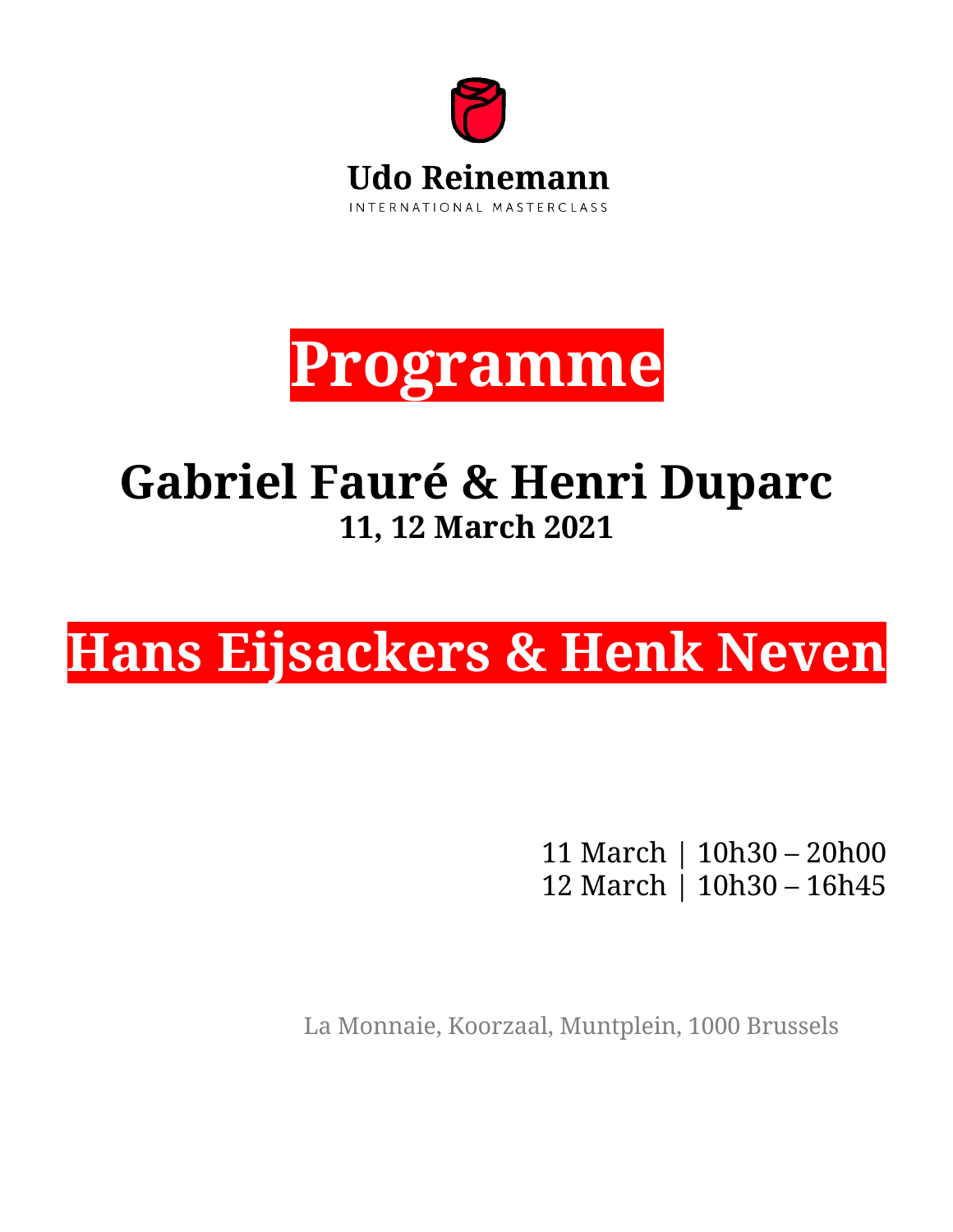# **Thursday 11 March 2020**

| Hans/Henk   |
|-------------|
| Hans        |
| Christianne |
| Christianne |
| Christianne |
|             |

– break 14.45 – 18.00 – (webinar Hans & Henk)

 $\_$  , and the set of the set of the set of the set of the set of the set of the set of the set of the set of the set of the set of the set of the set of the set of the set of the set of the set of the set of the set of th

| 18.00: Charlotte & Lisa | Hans/Henk |
|-------------------------|-----------|
| 19.00: Ilja & Sara      | Hans/Henk |
| 20.00: end              |           |

## **Friday 12 March 2020**

| 10.30: Ilja & Gustas    | Hans/Henk   |
|-------------------------|-------------|
| 11.30: Charlotte & Lisa | Hans/Henk   |
| 12.30: Ilja & Gustas    | Christianne |
| 13.15: Charlotte & Lisa | Christianne |
| 14.00: Ilja & Sara      | Christianne |
| 14.45: Sara solo        | Hans        |
| 15.45: Ilja & Sara      | Hans/Henk   |
| 16.45: end              |             |